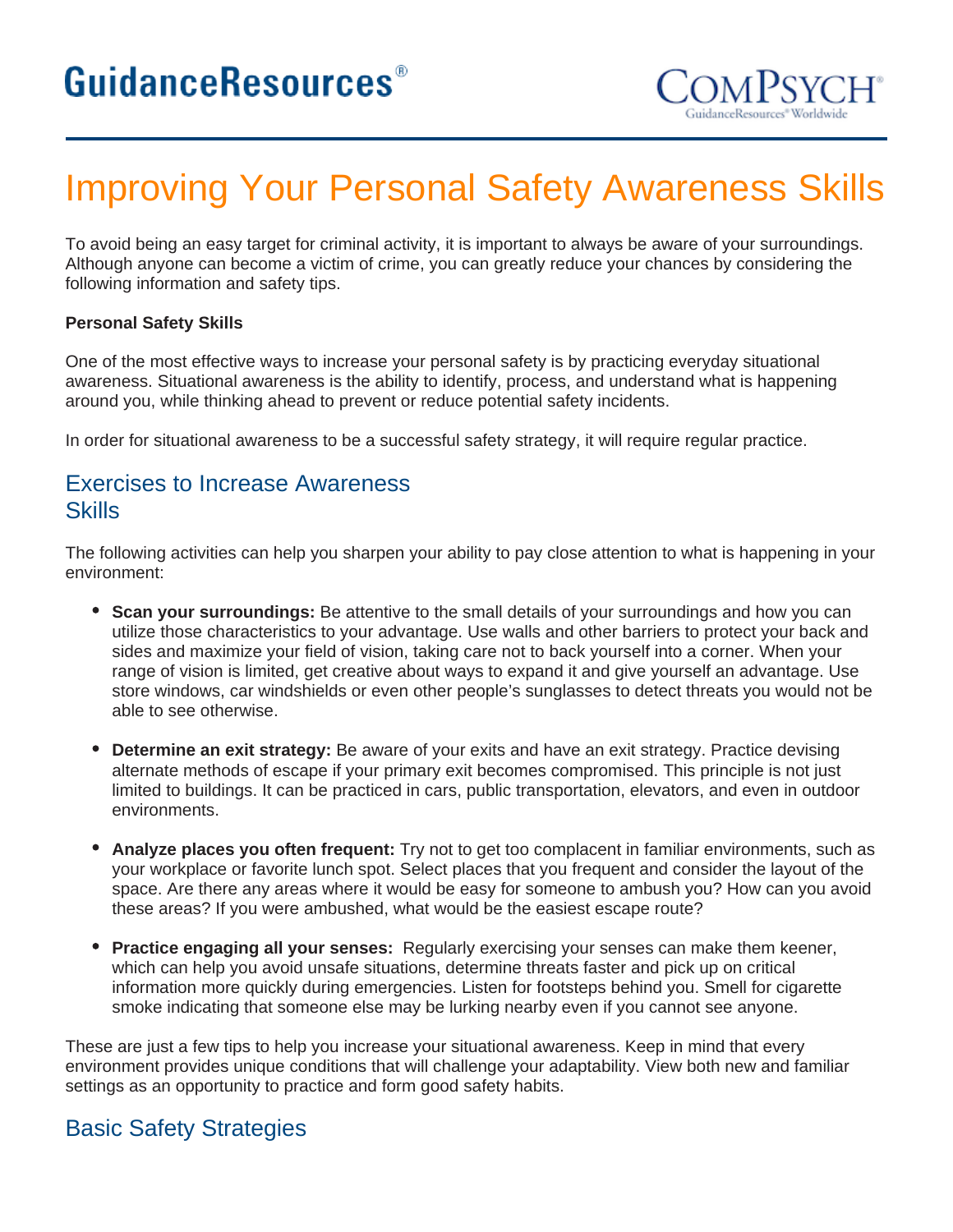The following safety strategies are suggested precautions you can apply to common situations.

#### **Home Safety**

- Do not indicate that you are home alone.
- Always ask who is at the door before opening it: use a peephole rather than a chain lock.
- For home repairs/maintenance work, ask for identification and call the company to verify.
- If someone comes to the door asking to use your phone, ask him to stay outside while you place the call.
- Teach children about answering the door and telephone safely.
- Do not hide house keys in places they might be found.

#### **On the Street**

- If you are carrying things, try to keep one hand free.
- If you are followed by someone on foot, turn around and check, then cross the street.
- If you are followed by someone in a car, turn around and walk in the opposite direction.
- Consider carrying a whistle, shriek alarm, or another noisemaker.
- Remember, you have the right not to reply if someone tries to engage in conversation.
- At night walk along well-lit streets, staying near the curb unless a car pulls up.

#### **Driving a Car**

- Keep all doors locked and the windows rolled up as far as is comfortable.
- If your car breaks down, turn on the emergency flashers, lift the hood, or place a "Call Police" sign in the window; stay in your car with the door locked until the police arrive.
- If you are followed while driving, go to the nearest police or fire station, open store; never pull over or drive home.
- Park in well-lit areas and always lock the car when you leave it.
- Check around and inside the car as you approach it.
- Carry your keys in your hand, ready to use. If there is a parking attendant, only give him/her your ignition key.

#### **At Work**

- If you are uncomfortable about getting on an elevator with a lone individual, wait for the next one. If you are made uncomfortable once on the elevator, get off at the next floor.
- Know the routes of escape in your work area.
- If you work late, find out who else is in the building; when you leave, ask someone (perhaps a security guard) to accompany you to your car.

While these situational strategies cannot guarantee your personal safety, they can give you a degree of control over potentially dangerous situations.

### **Resources**

- Bureau of Justice Statistics: www.bis.gov
- Federal Bureau of Investigation Uniform Crime Reporting: www.fbi.gov/services/cjis/ucr
- National Crime Prevention Council: www.ncpc.org

## Here when you need us.

Call: 877-595-5281 Online: guidanceresources.com